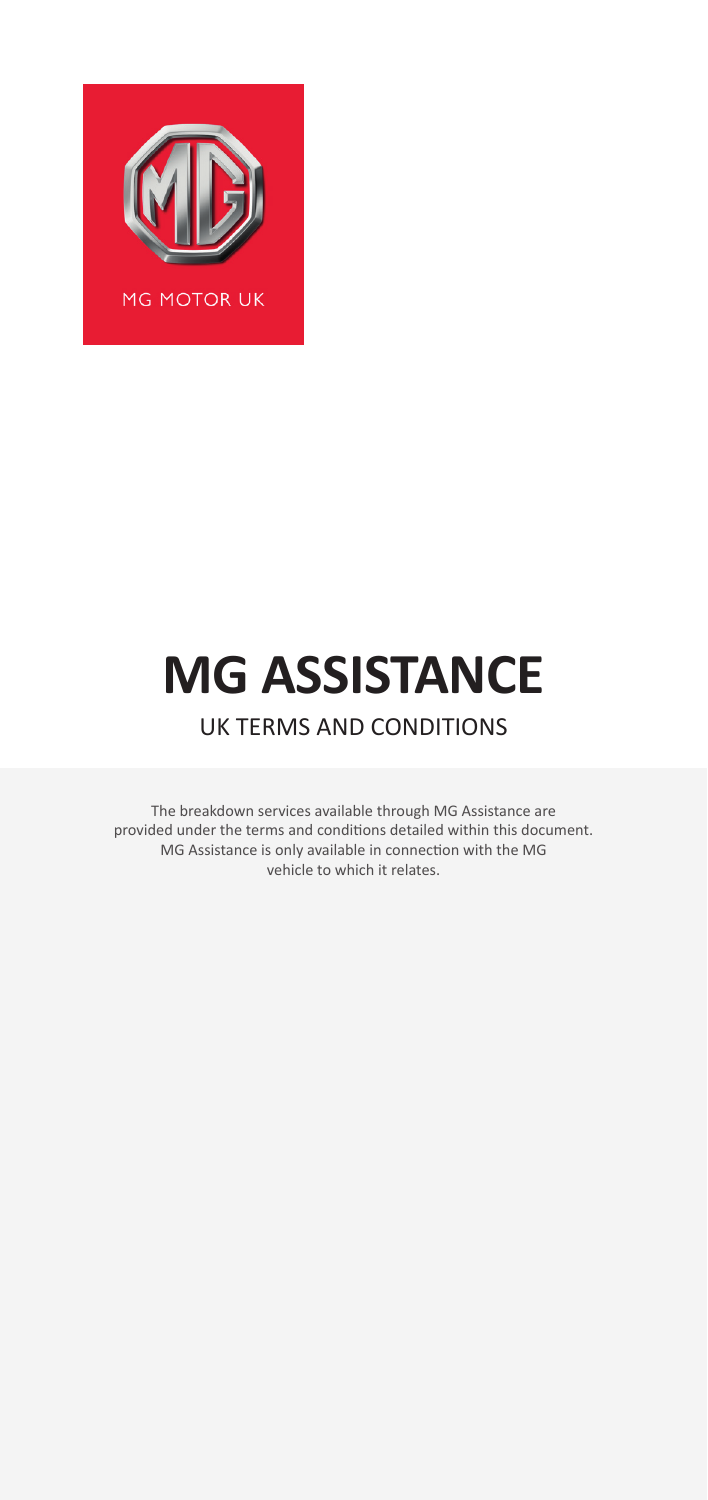# **Terms and Conditions**

These terms and conditions are valid for the vehicle that was purchased by you, and has met the requirements of the MG Assistance programme. This booklet sets out the terms of MG Assistance. Cover is provided by Automobile Association Developments Limited (trading as AA Breakdown Services) except for Relay Plus which is underwritten by Acromas Insurance Company Limited.

# **Contents**

| Terms and Conditions                          | $\overline{2}$ |
|-----------------------------------------------|----------------|
| Useful contact numbers and addresses          | 3              |
| Introduction                                  | 4              |
| Definitions                                   | 5              |
| Vehicle type, weight and size restrictions    | 5              |
| Your right to cancel                          | 6              |
| Compliments and complaints procedure          | 6              |
| Roadside Assistance                           | $\overline{7}$ |
| Home Start                                    | 8              |
| Relay                                         | 8              |
| Relay Plus                                    | 9              |
| MG UK Assistance General Terms and Conditions | 11             |
| Use of Your Personal Data                     | 15             |
| AA Company Details                            | 23             |

# **Useful contact numbers and addresses**

Dial the number for the service you require.

UK Breakdown Assistance:

0800 072 3338

MG Assistance The AA Swallowfield One Wolverhampton Road **Oldbury** West Midlands B69 2AG theAA.com

For queries not related to MG Assistance please contact:

020 3917 5821 www.mg.co.uk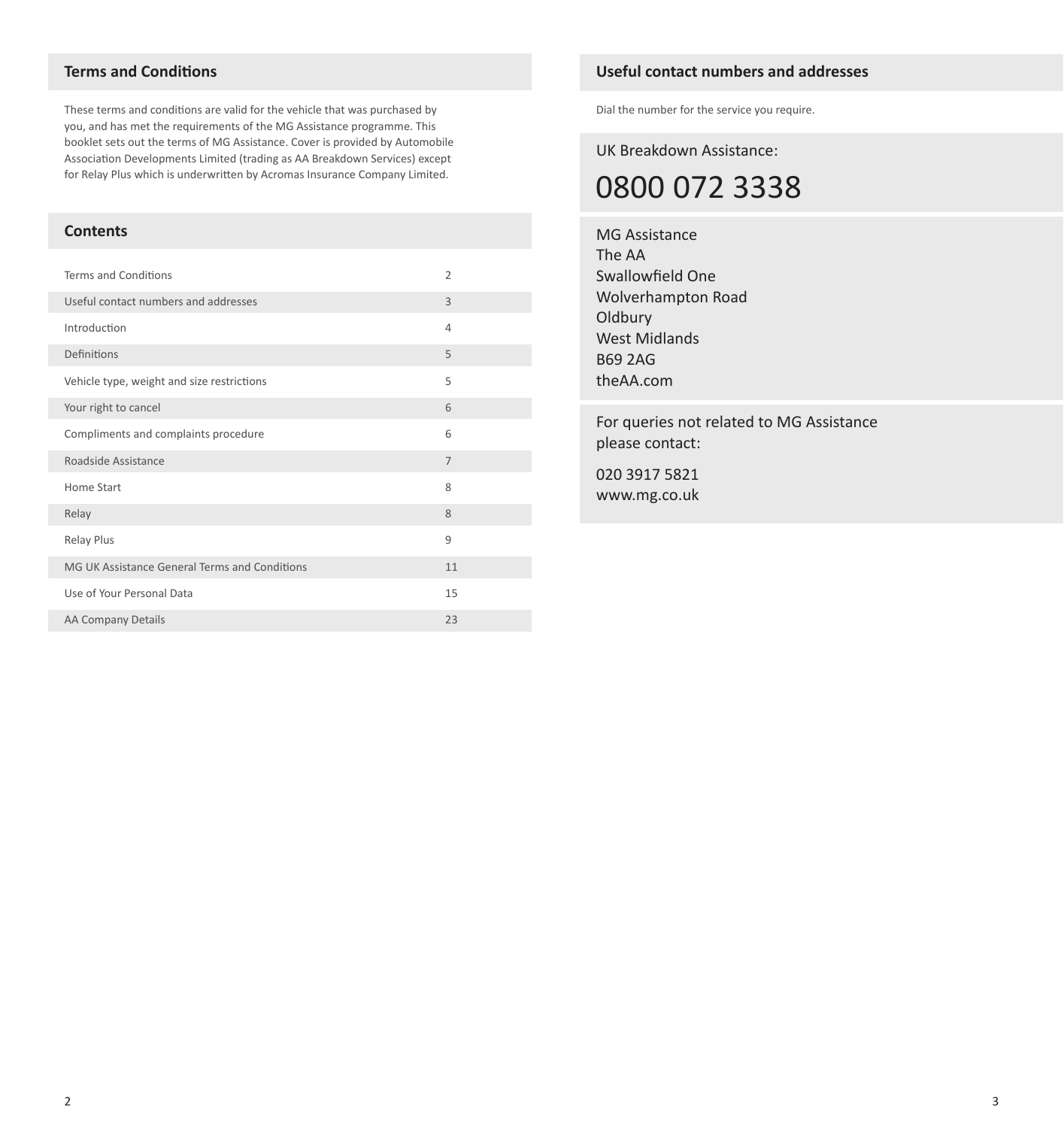# **Introduction**

MG Assistance provides cover for the Eligible Vehicle regardless of who is driving, provided the vehicle is within the specified limits. Please see vehicle type, size and weight restrictions.

MG Assistance runs from date of first registration, or the date of activation following a service at an MG Service Partner, for a period of 12 months.

If you already have breakdown assistance cover, and you are unsure about how MG Assistance affects your existing cover, call your existing breakdown cover provider to discuss your requirements. If you are an AA Member please call the AA on 0343 316 4444 to clarify your needs. Please note that whilst you can choose to suspend your AA personal Membership it will not automatically be suspended.

### **Demands and Needs**

MG Assistance is designed to meet the needs of an MG vehicle, regardless of who is driving, requiring assistance in the event of a breakdown; whether at or away from home, in the UK; and recovery to a local repairer or recovery to a single destination of choice; or, if a prompt local repair cannot be arranged, car hire or hotel accommodation or public transport costs to continue the driver's journey.

# **Definitions**

"AA" means Automobile Association Developments Limited (trading as AA Breakdown Services) or Acromas Insurance Company Limited as the context permits.

"MG Assistance" means breakdown services detailed in this booklet. They cover anyone authorised to drive the Eligible Vehicle.

"Agent" means any garage or other service provider appointed by the AA to act as its agent in the provision of certain roadside services.

"Authorised Driver" means any person driving an Eligible Vehicle with the lawful authority to do so, including but not limited to the Registered Keeper.

"Eligible Vehicle" means any MG car sold by MG directly or an MG Service Partner in the United Kingdom for which a current MG Assistance policy exists.

"You" and "Your(s)" means the registered owner or keeper of the Eligible Vehicle or, as the context requires, the Authorised Driver requiring assistance.

"MG Service Partner" means an MG authorised repairer or an MG approved dealer that is able to carry out repairs to Eligible Vehicles.

# **Vehicle type, weight and size restrictions**

MG Assistance is only available in relation to vehicles which:

a) have been registered as an Eligible Vehicle with the AA;

b) comply with the relevant restrictions set out below:

maximum vehicle weight (applies to all services) All vehicles: 3.5 tonnes gross vehicle weight (GVW)

maximum vehicle length Relay Service: 6.4m (21 ft)\*

maximum vehicle width Relay Service: 2.5m (8ft 3in)\*

\* In addition, assistance will be provided for caravan or trailers on tow at the time of the breakdown provided that the GVW of the caravan or trailer does not exceed 3500kg (3.5 tonnes) and falls within the above limits. A caravan or trailer with load of a length not exceeding 8m (26ft) will be recovered provided that this can be done safely under tow. The AA will seek to arrange, but will not pay for the recovery of any vehicle, caravan or trailer that exceeds any of these limits.

Please note that MG Assistance does not cover the recovery of horses or livestock.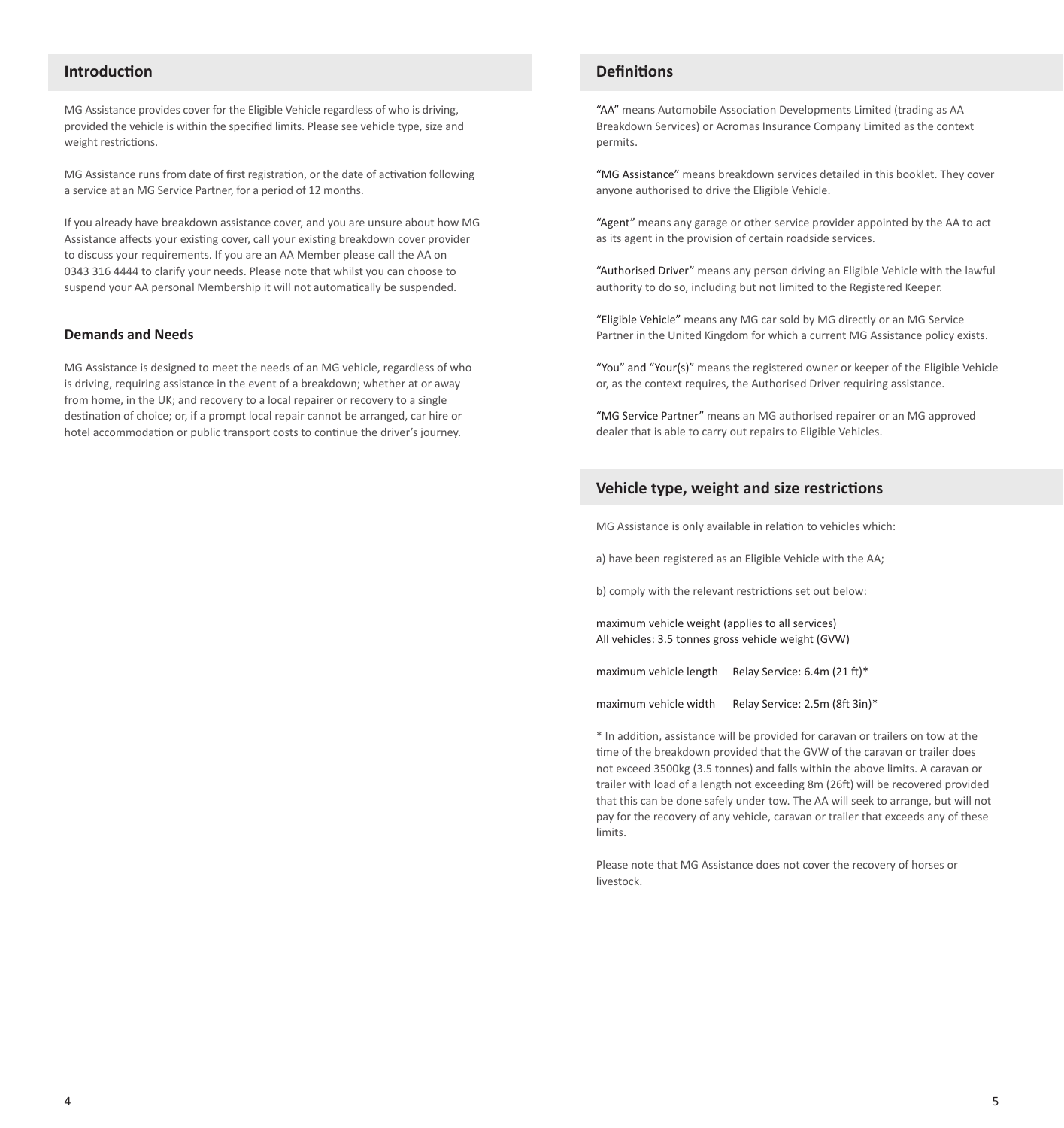# **Your Right to Cancel**

You have the right to cancel Your MG Assistance within a 14 day 'cooling off period', commencing either from (i) the date of contract for All Component Warranty (the date on which the Eligible Vehicle was first registered) or (ii) the date of receipt of the relevant cover documents, whichever happens later.

You understand and agree that MG Assistance is an integral part of All Component Warranty. MG Assistance can be cancelled separately without cancelling the remaining All Component Warranty services or cover that shall continue uninterrupted or by cancelling All Component Warranty in its entirety.

MG Assistance is provided to You free of financial charge, accordingly if You cancel MG Assistance You will not be entitled to any refund. On cancellation of MG Assistance You are not entitled to make any further use of MG Assistance. The AA shall have the right to cancel any MG Assistance Cover if: a. the AA has been entitled to refuse service under clause 11, page 22; b. MG Assistance was taken out where the AA was, or is, entitled to cancel an existing or previous cover under this same clause. No refund of premium shall be due to you following cancellation under this clause.

# **Compliments and Complaints procedure**

We aim to provide you with a high level of service at all times. However, there may be a time when you feel that our service has fallen below the standard you expect. If this is the case and you want to complain, we will do our best to try and resolve the situation.

There are several ways you can contact us:

Phone: 0344 209 0556 or 0161 333 5901

#### Post:

Customer Relations The Automobile Association Lambert House Stockport Road Cheadle, Cheshire SK8 2DY

# Fax: 0161 488 7544

E-mail: customersupport@theAA.com

Text Phone users can contact us using Next Generation Texting by prefixing any of our numbers with 18001.

We will either acknowledge your complaint within 5 working days of receipt, or offer you our final response if we have concluded our investigations within this period.

If we acknowledge your complaint, we will advise you who is dealing with it and when we expect to respond. We aim to respond fully within 8 weeks. However, if we are unable to provide a final response within this period we will write to you before this time and advise why we have not been able to offer a final response and how long we expect our investigations to take.

If you remain unhappy with our final response, or we have not managed to provide a final response within 8 weeks of your complaint, you may be entitled to refer your complaint to the Financial Ombudsman Service for help and advice.

There are several ways you can contact them:

Phone: 0800 023 4567 or 0300 123 9 123

- Website: www.financial-ombudsman.org.uk
- Email: complaint.info@financial-ombusdman.org.uk

Post: The Financial Ombudsman Service Exchange Tower London E14 9SR

Relay Plus, which is provided by Acromas Insurance Company Limited (AICL), is covered by the FSCS.

If you have purchased Relay Plus, you may be entitled to compensation from the scheme if AICL cannot meet its obligations in relation to that cover. This depends on the type of business and the circumstances of the claim. General insurance provided by a regulated insurer such as AICL is covered for 90% of the claim, without any upper limit. Further information about the compensation scheme arrangements is available from the FSCS at www.fscs.org.uk or telephone 0800 678 1100 or 0207 741 4100.

Please note that Roadside, Relay and Home Start are provided by Automobile Association Developments Limited (trading as AA Breakdown Services) and this company does not fall within FSCS.

# **Roadside Assistance**

Provided by Automobile Association Developments Limited (trading as AA Breakdown Services).

## **What is covered:**

- Roadside Assistance is available if the Eligible Vehicle is stranded on the highway more than a quarter of a mile from the Authorised Driver's home address following a breakdown of the Eligible Vehicle. The AA will seek to effect a roadside repair if, in the reasonable opinion of the patrol or appointed Agent, this can be achieved within a reasonable time.
- If a patrol or appointed Agent cannot fix the Eligible Vehicle within a reasonable time, it will be taken to the nearest MG Service Partner or, alternatively, to a local destination of the Authorised Driver's choice, provided it is no further.

It is then the Authorised Driver's responsibility to instruct the repairer to make any repairs required. Any contract for repair will be between the Authorised Driver and the repairer, and it is the Authorised Driver's responsibility to pay them. The AA does not guarantee that any recovery to an appropriate MG Service Partner will be within the opening hours of the repairer or that the repairer will be immediately available to undertake any required repair. The AA does not provide any assurance or warranty with respect to any work carried out at Your request by any third party repairer.

Once the Eligible Vehicle is moved or a temporary repair carried out in situ, the cost of any subsequent repairs is not covered by MG Assistance. Please check the vehicle warranty for details of repairs covered under the warranty.

#### **What is not covered:**

- Roadside Assistance does not cover any additional transport or other costs that the Authorised Driver might incur, whether as a result of the Eligible Vehicle being towed or otherwise. The AA cannot accept any costs for passengers who do not accompany the Eligible Vehicle while it is being recovered.
- Assistance following a breakdown or accident attended by the police, the Highways Agency or other emergency service, until the services concerned have authorised the Eligible Vehicle's removal. If the police or emergency service concerned insist on immediate recovery by a third party, the cost of this must be met by the Authorised Driver.
- A second or subsequent recovery after the Eligible Vehicle has been recovered.
- Matters excluded under General Terms of MG Assistance.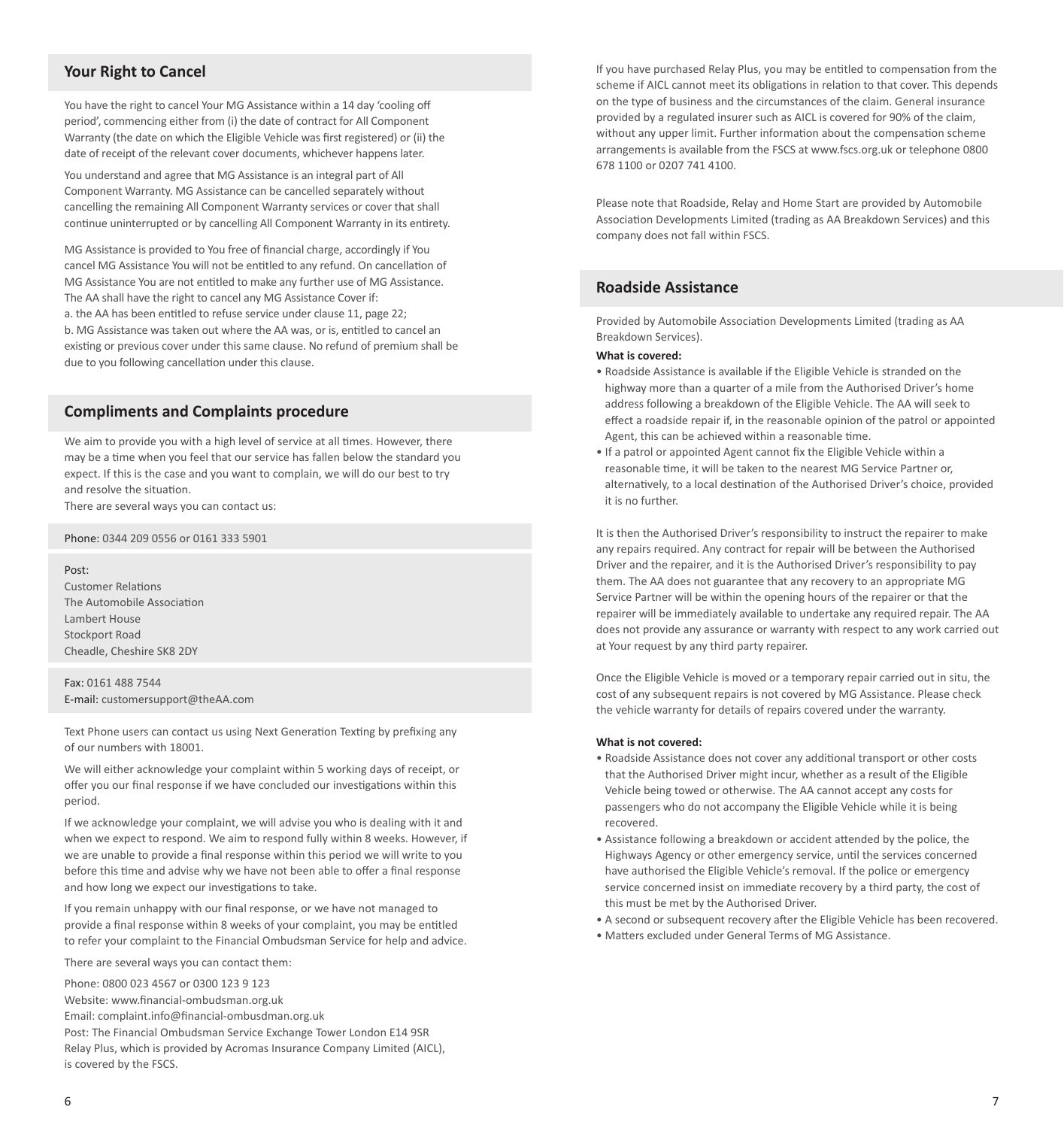# **Home Start**

Provided by Automobile Association Developments Limited (trading as AA Breakdown Services).

#### **What is covered:**

- Home Start provides assistance when the Eligible Vehicle is immobilised following a breakdown at or within ¼ mile of the Authorised Driver's home address.
- If a prompt local repair is not possible. The AA, subject to the terms and conditions relating to such service, provide recovery to the nearest authorised MG Service Partner or other location of the Authorised Driver's choice, whichever is the nearer. It is then the Authorised Driver's responsibility to instruct the repairer to make any repairs required. Any contract for repair will be between the Authorised Driver and the repairer, and it is the Authorised Driver's responsibility to pay them. The AA does not guarantee that any recovery to an appropriate local MG Service Partner will be within the opening hours of the repairer or that the repairer will be immediately available to undertake any required repair. The AA does not provide any assurance or warranty with respect to any work carried out at Your request by any third party repairer.

#### **What is not covered**

- The recovery of an Eligible Vehicle within a quarter of a mile of the Authorised Driver's home address.
- Matters excluded under the General Terms of MG Assistance.

# **Relay**

Provided by Automobile Association Developments Limited (trading as AA Breakdown Services).

#### **What is covered:**

- Relay is available following an incident involving an Eligible Vehicle and the AA cannot arrange a local repair within a reasonable time.
- Relay provides the recovery of an immobilised Eligible Vehicle (including trailer/caravan on tow at the time, provided it is within the size limits) to the nearest MG Service Partner or if further than ¼ mile from the Authorised Driver's home, to any other single destination in the UK. Assistance will be provided for the number of people up to the legal seating capacity of the Eligible Vehicle to a maximum of eight (including the driver) provided that such people were travelling in the Eligible Vehicle at the time of the breakdown. If there are more people than the maximum allowed, the AA will seek to arrange, but will not pay for, their onward transportation.
- A caravan or trailer which is capable of being towed safely will be towed, provided it does not exceed a maximum length of 8m (26ft). The AA will seek to arrange, but will not pay for, recovery of any Eligible Vehicle, caravan or trailer that exceeds any of these limits.

#### Please note

After the Eligible Vehicle has been recovered, any subsequent repairs will be at the Authorised Driver's cost. It is also the responsibility of the Authorised Driver to arrange and pay for the Eligible Vehicle's collection, should that be necessary.

#### **What is not covered:**

- Relay will not be provided if we are able to arrange a prompt local repair within a reasonable time.
- A second or subsequent Relay, after the Eligible Vehicle has been recovered following a breakdown.
- The transport of immobilised vehicles where we consider this to be part of a commercial activity, for example, to, from or for motor dealers or delivery companies.
- The transport of vehicles being used for racing, rallying, trials or time trials, auto tests or other motor sports events.
- The recovery of any vehicle that the AA considers would be dangerous or illegal for us to load or transport (including, but not limited to, over-laden vehicles).
- Assistance following a breakdown or accident attended by the police or other emergency service, until the services concerned have authorised the vehicle's removal. If the police or emergency service concerned insist on immediate recovery by a third party, the cost of this must be met by you.
- Any costs for passengers who do not accompany the Eligible Vehicle while it is being recovered under Relay.
- The recovery of any vehicles bearing trade plates and/or which we have reason to believe have just been imported or purchased at auction.
- The recovery of horses or livestock.
- Ferry costs.
- Matters excluded under General Terms of MG Assistance.

# **Relay Plus**

Underwritten by Acromas Insurance Company Limited.

In the event of a road traffic accident or service from Home Start situations, Relay Plus will not be available.

This service may be provided as an extension to Relay, following an immobilising breakdown of an Eligible Vehicle more than a quarter of a mile from the Authorised Driver's home address, to provide Relay Plus arrangements. In the event that we authorise the provision of Relay Plus you may choose one of the following options:

- A) Temporary Loan Vehicle; or
- B) Overnight Accommodation; or
- C) Public Transport Costs.

Relay Plus is not available following an accident.

# A) TEMPORARY LOAN VEHICLE

#### **What is covered**

- The AA will (subject to the conditions noted below) arrange a temporary loan vehicle for up to 48 hours. The benefit entitlement is a replacement vehicle up to a 1600cc saloon.
- The AA will (subject to any responsibility the Authorised Driver may have) pay the chosen vehicle supplier's hire charges, including comprehensive insurance premium, collision damage waiver and VAT (but excluding any insurance excess which may become payable), for a maximum of 48 hours, starting from the time when the vehicle is issued (which must be within 48 hours of the immobilising incident).
- The Authorised Driver is responsible for all other charges arising from the use of the hire vehicle (including, but not restricted to, fuel costs and any insurance excess charges) - for example, if the Authorised Driver keeps the vehicle for over the 48 - hour period - this must be agreed in advance with the vehicle supplier.
- The Authorised Driver must pay any additional charges direct to the vehicle supplier.
- Temporary loan vehicles are supplied by the AA's chosen suppliers. The vehicle hire agreement will be between You and the relevant supplier and will be subject to the terms and conditions of the vehicle supplier who, amongst other things: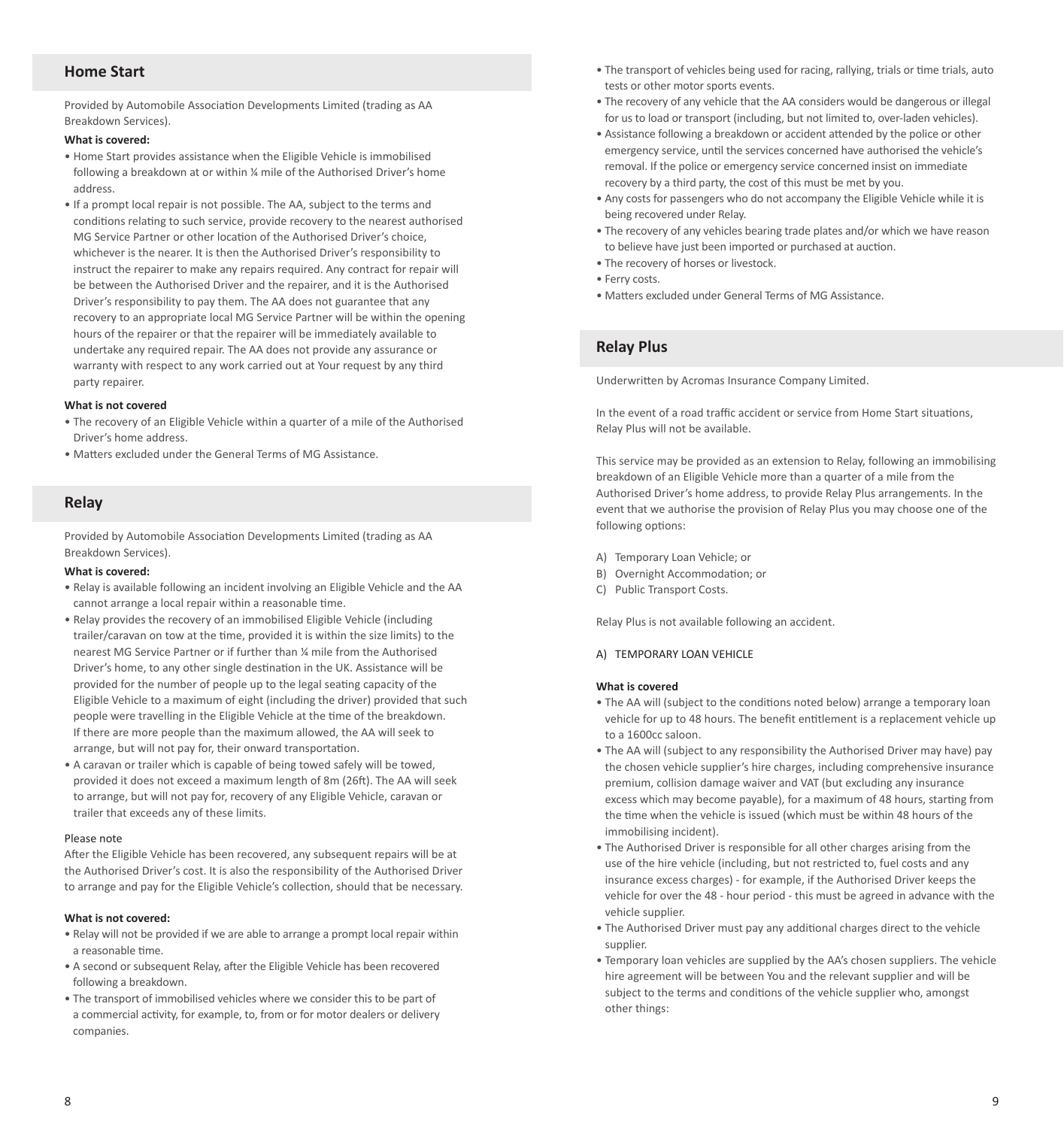- i) will require a full, valid UK driving licence at the time of issue of the vehicle;
- ii) may impose limitations on the availability and engine capacity of the replacement vehicle - for example, in relation to the age of the driver, certain licence endorsements etc;
- iii) may require a cash or credit card deposit, including a fuel deposit;
- iv) may require additional means of identification:
- v) will require the driver to be aged at least 18 and must have held a full UK driving licence for at least 12 months.
- Failure to comply with the vehicle supplier's terms and conditions or to return the vehicle to the supplier by the due date may result in action being taken against the Authorised Driver.
- While not obliged to do so, in appropriate circumstances (for example, where a replacement van is required), the AA will seek to arrange a suitable replacement vehicle for you, of up to 1600cc engine capacity. If this is not feasible, the Authorised Driver may have the option of the normal replacement car or one of the other two benefits under Relay Plus.
- Where any vehicle supplied under the terms of Relay Plus cannot accommodate the eligible number of people (please refer to Relay section for limits), the AA will seek to arrange a further vehicle and/or for the onward transport of any additional passengers.
- Replacement vehicles cannot be supplied with a tow bar, and therefore any caravan or trailer will, if eligible, be recovered under Relay with the immobilised Eligible Vehicle.
- Should the replacement vehicle not be needed immediately, Relay Plus may be requested any time up to 48 hours after the relevant breakdown (collecting the hire car will be the Authorised Driver's responsibility). Please note that this does not guarantee the availability of, or access to, a replacement vehicle, the issue of which remains subject to the terms and conditions of the vehicle supplier.
- Should the Authorised Driver not, as a result of supplier terms or otherwise, be able to take advantage of this benefit, then the Authorised Driver may instead choose one of the other two benefits. Please note: this benefit is not under any of our suppliers' terms, available to drivers under 18, or to drivers who have held a full UK driving licence for less than twelve months. This does not, however, mean that a driver who is outside of these categories will necessarily be able to obtain a hire vehicle since the situation may change or different age restrictions may apply under the terms and conditions of available vehicle suppliers. The examples of exclusions given are not an exhaustive list.

#### OR

#### B) EMERGENCY OVERNIGHT ACCOMMODATION

#### **What is covered**

- The AA will arrange for one night's bed and breakfast accommodation for no more people than the legal seating capacity of the Eligible Vehicle up to a maximum of eight people (including the driver) (or to a limit of £100 per person to a maximum of £300 in total).
- The AA will not pay for any additional costs incurred by the Authorised Driver or passengers such as meals (other than breakfast), drinks, telephone calls and newspapers. These costs

must be settled with the hotel before leaving.

OR

# C) PUBLIC TRANSPORT COSTS

#### **What is covered**

The AA will cover reasonable public transport costs for the Authorised Driver and up to seven passengers. The Authorised Driver can claim Recovery Plus costs to a limit of £100 per person to a maximum of £300 in total.

a) Any passengers must have been travelling with the Authorised Driver at the time of the relevant breakdown.

- b) The Authorised Driver must obtain proofs of purchase or receipts for all travel expenses.
- c) Any claim for reimbursement should be made in writing to Claims, Agency Accounts, Fanum House, Basingstoke, Hampshire, RG21 4EA.
- d) All relevant proofs of purchase and receipts must accompany the claim.
- e) Any claim for transport costs must be submitted to the AA within 28 days of the relevant breakdown and will be subject to the limit stated above.

# **MG UK Assistance General Terms and Conditions**

- 1. Roadside assistance services, which include Roadside Assistance, Home Start, Relay and Relay Plus, are available to an MG vehicle during its period of eligibility of 12 months after the registration date of the Eligible Vehicle.
- 2. MG Assistance is designed to provide emergency breakdown and recovery facilities; their availability does not, of course, remove the need to keep the Eligible Vehicle properly maintained and serviced.
- 3. If the Eligible Vehicle breaks down, and the Authorised Driver needs help, the Authorised Driver should always contact MG Assistance direct. MG Service Partners and garages approached independently, whether appointed by us or not, will expect payment and subsequently the Authorised Driver will have to settle the bill and the AA will be under no obligation to reimburse the Authorised Driver.
- 4. MG Assistance is only available to motor vehicles up to a maximum weight limit of 3,500Kg (3.5 tonnes) gross vehicle weight (GVW). There are additional length and width restrictions under Relay service. Maximum vehicle length, 21 feet (6.4m), maximum vehicle width, 8 feet 3 in (2.55m). In addition, caravans or trailers on tow at the time of the breakdown will be recovered along with the Eligible Vehicle (if appropriate) towing them, provided that they fall within the above limits for Relay service. A caravan or trailer of a length of greater than 18 feet (5.5m) but not exceeding 26 feet (8m) will be recovered provided that this can be done safely under tow.
- 5. If eligibility for MG Assistance cannot be validated at the time of the Authorised Driver's request for service, the Authorised Driver may be asked to complete and sign a "Promise to Pay" form in relation to the repayment of the cost of any service provided if eligibility for MG Assistance cannot subsequently be validated.
- 6. The AA reserve the right to refuse to provide or arrange assistance services if the Authorised Driver is not present at the time of the incident and/or unable to be present at the time assistance arrives.
- 7. Service is subject to availability and may be supplemented by our appointed agents. The AA will only accept responsibility for the actions of an agent where the agent is acting on our instructions and is providing such assistance to the Authorised Driver that they are entitled to under MG Assistance for the Eligible Vehicle. An agent appointed by the AA will charge us directly for any service it has provided on the AA's behalf. However, if repairs cannot be carried out either by a patrol or our appointed agent, on the highway or at the Authorised Driver's home address and the Eligible Vehicle has to be recovered to a garage, the Authorised Driver must meet any subsequent repair costs, if not covered by the manufacturer's warranty.
- 8. Assistance will be provided for the number of people up to the legal seating capacity of the Eligible Vehicle up to a maximum of eight (including the driver) provided that such people were travelling in the Eligible Vehicle at the time of the Breakdown.
- 9. MG Assistance what is not covered:

• routine maintenance and running repairs, such as fixing faulty radios, interior light bulbs, heated rear windows;

• the cost of spare parts, petrol, oil, keys, consumables or other materials and garage or other labour required to repair the Eligible Vehicle or any supplier delivery of call out charges;

• attendance or any costs or charges connected with the drainage or other removal of fuel, lubricants or other fluids due to the introduction of an inappropriate fluid. It is the Authorised Driver's responsibility to instruct the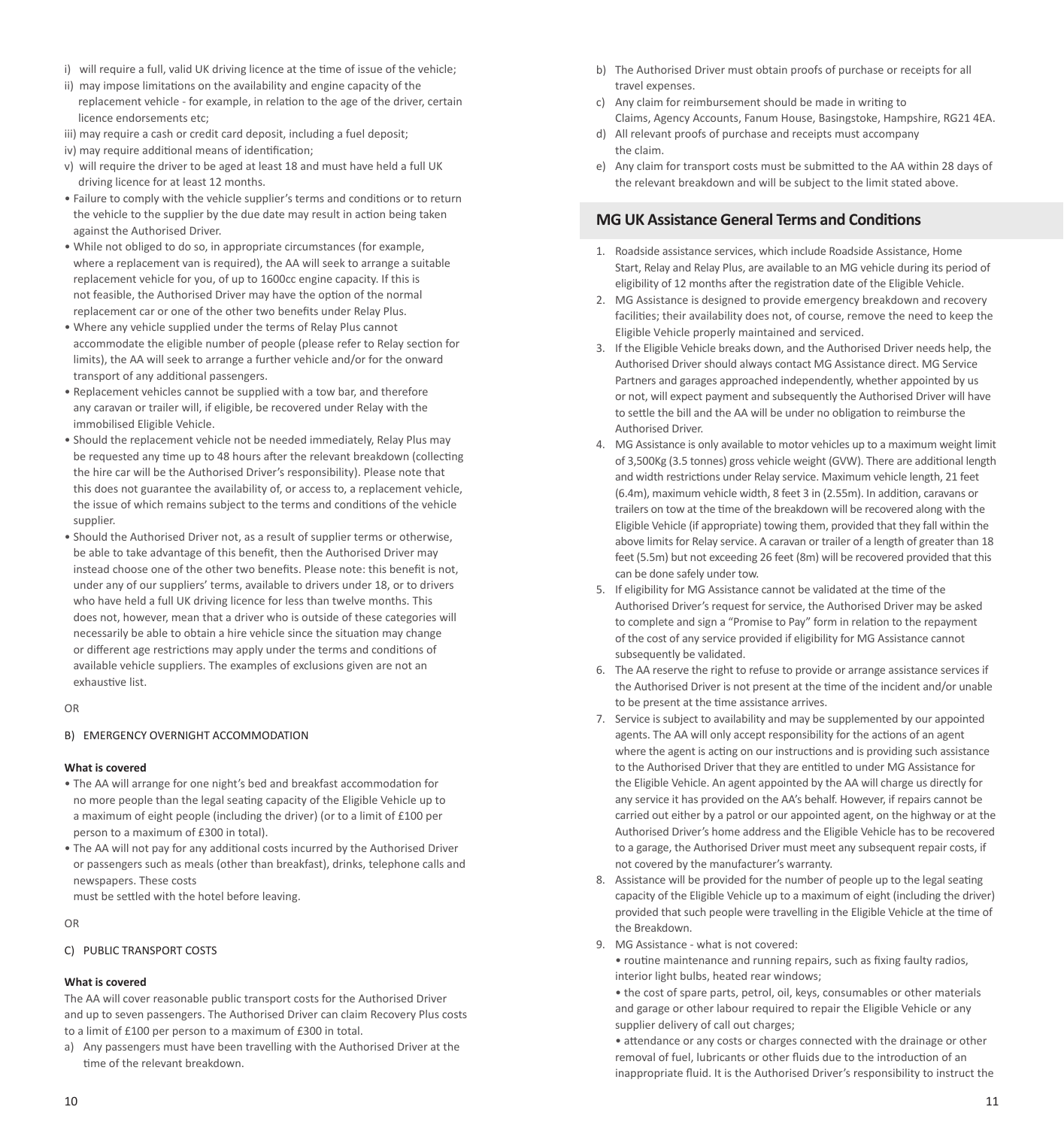repairer as to the work required. Any contract for repair will be between the Authorised Driver and the repairer;

• any additional charges resulting from failure to carry a legal and serviceable spare wheel(s) or tyre(s) in the Eligible Vehicle. The AA will endeavour to arrange assistance from a third party on behalf of the Authorised Driver but will not pay for the cost of the call out or any repair. All other costs are the responsibility of the Authorised Driver;

• Assistance for eligible Vehicles not displaying the relevant road fund licence;

• having the Eligible Vehicle stored or guarded in the absence of the driver;

• providing service to the Eligible Vehicle when it is on private property, for example garage premises. The AA will be entitled to refuse service unless the MG Service Partner can establish to the AA's satisfaction that permission has been given by the relevant owner or occupier;

• any personal transportation costs except those covered by Relay Plus;

• any ferry or toll charges levied in relation to the Eligible Vehicle that is being towed or recovered;

• attendance or payment for lost or stolen keys, or when keys have been locked in the Eligible Vehicle.

• the provision of service to any persons in excess of the number of seats fitted in the Eligible Vehicle, or to anyone who was not travelling in the Eligible Vehicle at the time of the breakdown;

• the recovery of vehicles bearing trade plates or which the AA has reason to believe has just been imported or purchased at auction;

• the transportation of immobilised vehicles where the AA considers this to be part of a commercial activity, for example to, from or for motor dealers or delivery companies;

• the transportation or arrangement of transportation of any animal (guide dogs or hearing dogs to be transported together with their owner, where the AA will provide transportation unless this is not possible for health and safety reasons). The AA will not recover horses or livestock. If the AA at its absolute discretion agrees to transport any animal then this will be at Your risk. It is Your responsibility to secure any animal being transported or to make alternative arrangements for its transportation.

- 10. The AA reserves the right to refuse service where it is requested to deal with the same or similar fault or cause of Breakdown to that attended to in regard to the Eligible Vehicle within the preceding 28 days. It is the Authorised Driver's responsibility to make sure that emergency repairs carried out by the AA are, where appropriate, followed as soon as possible by a permanent repair. It is the Authorised Driver's responsibility to, when advised to do so by a patrol, take the Eligible Vehicle to an MG Service Partner to have any temporary repair carried out by MG Assistance made good. If the AA has cause to believe that the Authorised Driver is over using assistance in relation to a fault or cause of breakdown, which the AA has attended on previous occasions, it will report the matter to MG, who will make a decision as to whether future assistance will be provided until such time as a permanent repair is carried out.
- 11. The AA has the right, at any time to refuse or cancel service to, or to refuse to arrange service for, any person otherwise entitled to assistance for the Eligible Vehicle where it reasonably considers that they or anyone accompanying any such person:
- a) is behaving or has behaved in a threatening or abusive manner to the AA's employees, patrols or agents, or to any third party contractor;
- b) has falsely represented that they are entitled to services to which they are not entitled; or
- c) has assisted another person in accessing our services to which they are not entitled; or
- d) owes the AA money with respect to any services, spare parts or other matters provided by the AA or by a third party on our instruction.
- e) the Authorised Driver is not with the eligible vehicle at the time of breakdown at the time assistance arrives.
- f) if in the AA's resource opinion the eligible vehicle was immediately before the

breakdown, dangerous, overladen, unroadworthy or could not otherwise have been lawfully used on the public highway.

- g) in the AA's reasonable opinion, the giving of service would involve a breach of the law; or
- h) in the AA's reasonable opinion there has been an unreasonable delay in reporting the breakdown.
- 12. The AA is not under any obligation to transport or to arrange the transport of any animal. If the AA or its agents, at their discretion, agree to transport an animal, then any such transport will be at the Authorised Driver's own risk. It is the Authorised Driver's responsibility to secure any animal being transported or to make alternative arrangements for its transportation.
- 13. If the AA considers that a locksmith, body-glass or tyre specialist is needed, the AA will endeavour to arrange their help on behalf of the Authorised Driver. The AA, however, will not pay for their services and the contract for repair will be between the Authorised Driver and the repairer. Further, if use of a locksmith or other specialist would, in our opinion, mobilise the Eligible Vehicle, no further service will be available for the Breakdown in question.
- 14. The Authorised Driver will be required to pay for any consumables that the AA or AA's appointed agents provide.
- 15. If specialist equipment (not normally carried by patrols) is in the AA's view, required to provide assistance when an Eligible Vehicle has left the highway, or is in a ditch, or is standing on soft ground, sand or shingle or is stuck in water or snow, or which has been immobilised by the removal of its wheels, the AA will arrange recovery but at the Authorised Driver's cost. Once the Eligible Vehicle has been recovered to a suitable location, normal service will be provided in keeping with MG Assistance.
- 16. The AA will not provide service where this is requested in regard to the Eligible Vehicle which requires service by reason of, or immediately following, participation in any racing, rallying, trials or time-trials, auto test or other motor sports event ("Motor Sports Event"). However, for the avoidance of doubt, the AA does not consider the following activities to be Motor Sports Events, and thus will provide service to a participating Eligible Vehicle if properly requested: a) "concours d'élégance" events;
	- b) track test days for road-legal vehicles;
	- c) rallies held exclusively on open public highways where participants are required to comply with all operative speed limits.
- 17. The AA's patrols are trained and equipped to carry out emergency roadside repairs and are not in a position, and should not be expected, to comment on the general safety or roadworthiness of an Eligible Vehicle after a breakdown or emergency repair. In addition, completion of an emergency repair cannot be taken to signify, or in any way guarantee, the general roadworthiness of the Eligible Vehicle concerned. However, the AA reserves the right to refuse service where, in the opinion of the patrol or garage agent, the Eligible Vehicle concerned was, immediately before the incident, dangerous or un-roadworthy or the giving of service would involve any breach of the law (including, but not restricted to, any breach of road traffic regulations or health and safety provisions), or there has been an unreasonable delay in reporting the Breakdown.
- 18. It is the Authorised Driver's responsibility to ensure that any temporary repairs carried out by us to mobilise the Eligible Vehicle are followed as soon as is possible by a permanent repair. Please refer to the terms of the vehicle warranty with respect to the carrying out of repairs by MG Service Partners.
- 19. The AA are entitled to refuse service in certain circumstances: for example, should the vehicle be ineligible for MG Assistance. Attendance will also be declined in non-emergency situations where the Eligible Vehicle is still mobile and the journey can be continued both legally and in safety. In such circumstances, the MG Assistance Incident Manager, where appropriate, would recommend an alternative course of action.
- 20. The AA aims to provide emergency breakdown assistance. Our patrols will not carry out vehicle servicing or vehicle reassembly, for example, where they are required as a result of neglect and unsuccessful work on the Eligible Vehicle other than on the part of us or our agents.
- 21. The AA reserve the right to vary the terms and conditions of service during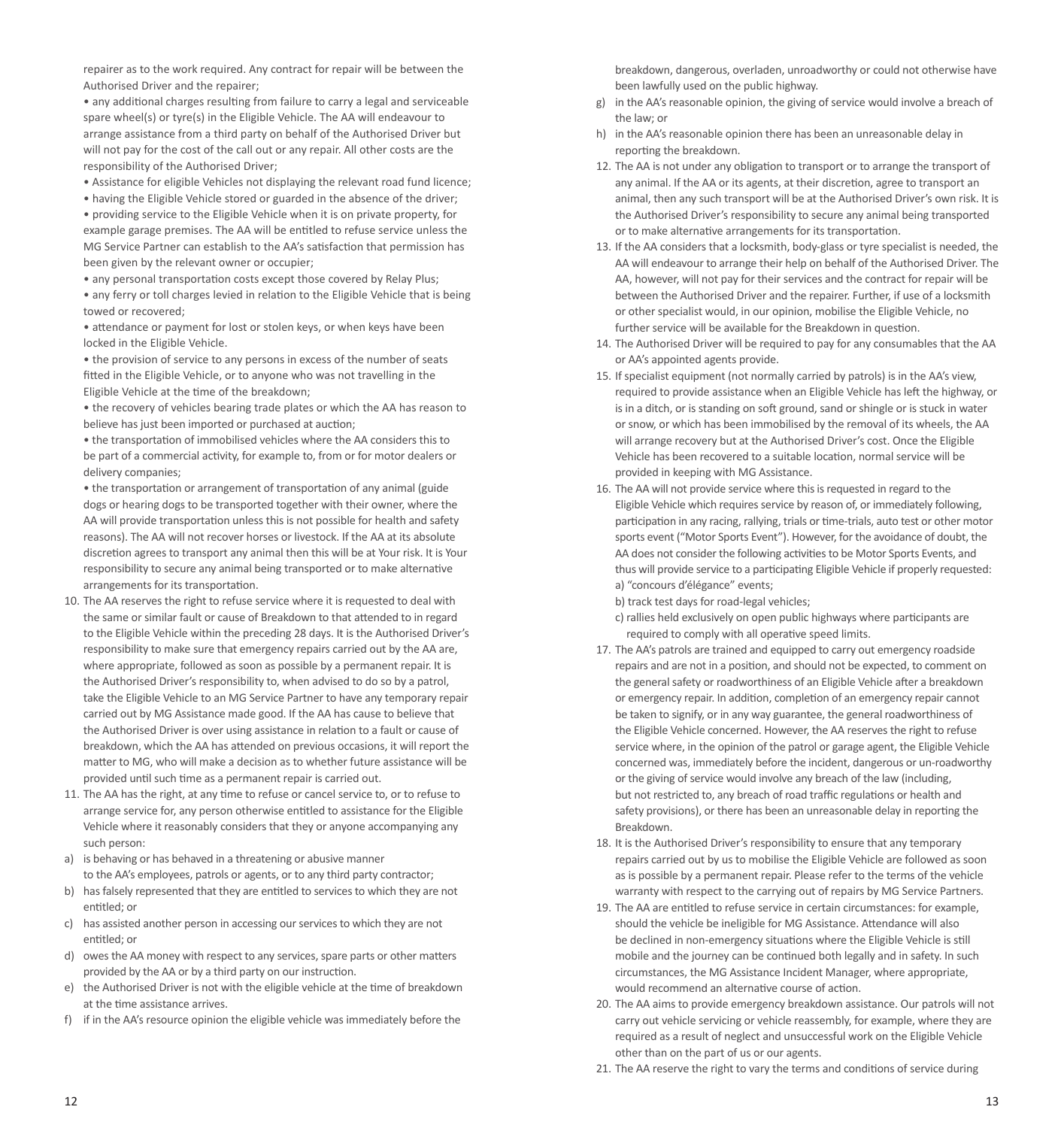the period of MG Assistance on the giving of reasonable notice where the AA reasonably consider it necessary to do so in order for the services supplied to comply with any changes in the law or regulations applicable thereto.

- 22. Where the Authorised Driver has been refused service as a result of the Eligible Vehicle being deemed dangerous, over laden or un-roadworthy, the AA will endeavour to arrange assistance on behalf of the Authorised Driver but will not pay for this service.
- 23. While the AA seeks to provide MG Assistance at all times, the AA's resources are finite and this may not always be possible. The AA shall not be liable for service failures where the AA is faced with circumstances outside our reasonable control. Events which might constitute circumstances outside our reasonable control include (but are not limited to) Acts of God, outbreak of hostilities, riot, civil disturbance, acts of terrorism, acts of government or authority (including the refusal or revocation of any license or consent), fire, subsidence, explosion, flood, snow, fog or other bad weather conditions, vehicle, equipment or systems failures, shortages of fuel or other necessary supplies, failure of telecommunications lines or systems, default of suppliers or sub-contractors, theft, malicious damage, strike, lock out or industrial action of any kind.
- 24. The AA shall not, in any event, and to the extent permitted by law, have any responsibility for any increased costs or expenses, for any loss of profit, business, contracts, revenue or anticipated savings or for any special or indirect losses incurred as a result of or in connection with any service, whether resulting from tort (including negligence or breach of statutory duty), breach of agreement or otherwise. For the avoidance of doubt, nothing in this clause or these Terms and Conditions shall exclude or restrict the AA's liability for negligence resulting in death or personal injury.
- 25. Failure to enforce or non-reliance upon any of these terms and conditions by the AA on a particular occasion or occasions will not prevent the AA from subsequently relying on or enforcing them.
- 26. The headings used in these terms and conditions are for convenience only and shall not affect the interpretation of their contents.
- 27. None of the terms and conditions, or benefits, of, or under MG Assistance is enforceable by anyone other than the Authorised Driver. For the avoidance of doubt, and without limitation to the generality of the foregoing, any rights under The Contracts (Rights of Third Parties) Act 1999, or any replacement thereof, are hereby excluded.
- 28. Nothing in these terms and conditions shall affect the statutory rights of the Authorised Driver as a consumer.
- 29. These terms and conditions are governed and, shall be interpreted in accordance with the laws of England and Wales. The EEA state for the purposes of these terms and conditions is the UK. These terms and conditions and all correspondence relating to them shall be in English.

# **USE OF YOUR PERSONAL DATA**

This privacy notice lets you know what happens to any personal data that you give to us, or any that we may collect from or about you. It applies to all products and services, and cases/examples where we collect your personal data.

The AA plc and our Data Protection Officer

We're The AA PLC, Fanum House, Basing View, Basingstoke, Hampshire, RG21 4EA. We are a data controller of your personal data. The AA Group of companies means AA PLC, together with any entity in which AA PLC directly or indirectly has at least a 50% shareholding and where we act in support of the AA Charitable Trust for Road Safety and the Environment.

We have a dedicated data protection officer ("DPO"). You can contact the DPO by writing to the above address, marking it for the attention of the DPO, or by using the contact details in your policy terms and condition or going to the Contact Us section of our website.

- 1. **What kinds of personal information about you do we process?** Personal information that we'll process in connection with all of our products and services, if relevant, includes:
- **Personal and contact details**, such as title, full name, contact details and contact details history;
- **Your date of birth, gender and/or age;**
- **Your nationality**, if needed for the product or service;
- **Details of beneficiaries**, such as joint policy holders, named drivers, beneficiaries of our products or services;
- **Family members** (if relevant to the product or service);
- **Records of your contact with us** such as via the phone number of our breakdown service and, if you get in touch with us online using our online services or via our smartphone app, details such as your mobile phone location data, IP address and MAC address;
- **Products and services** you hold with us, as well as have been interested in and have held and the associated payment methods used;
- **The usage of our products and services**, any call outs and claims, and whether those claims were paid out or not (and details related to this);
- **Marketing to you and analysing data**, including history of those communications, whether you open them or click on links, and information about products or services we think you may be interested in, and analysing data to help target offers to you that we think are of interest or elevance to you;
- **Vehicle information**, such as make and model, faults, repairs and repair costs. Offers may include our car, insurance, financial services, connected car, travel and any of our other products and services;
- **Telematics and driving information** about your vehicle (including assessing and predicting faults or issues), driving style (including recommending improvements and assessing risk associated with your driving style), location and routes taken (for example, if you have Car Genie);
- **Driving school assessment**, including feedback and analysis of your instructor;
- **Information about your use of products or services held with our business partners**, such as insurance policies, mortgage, savings or financial services and products;
- **Information we obtained from third parties**, including information about insurance risk, pricing, claims history, instances of suspect fraud and usage history;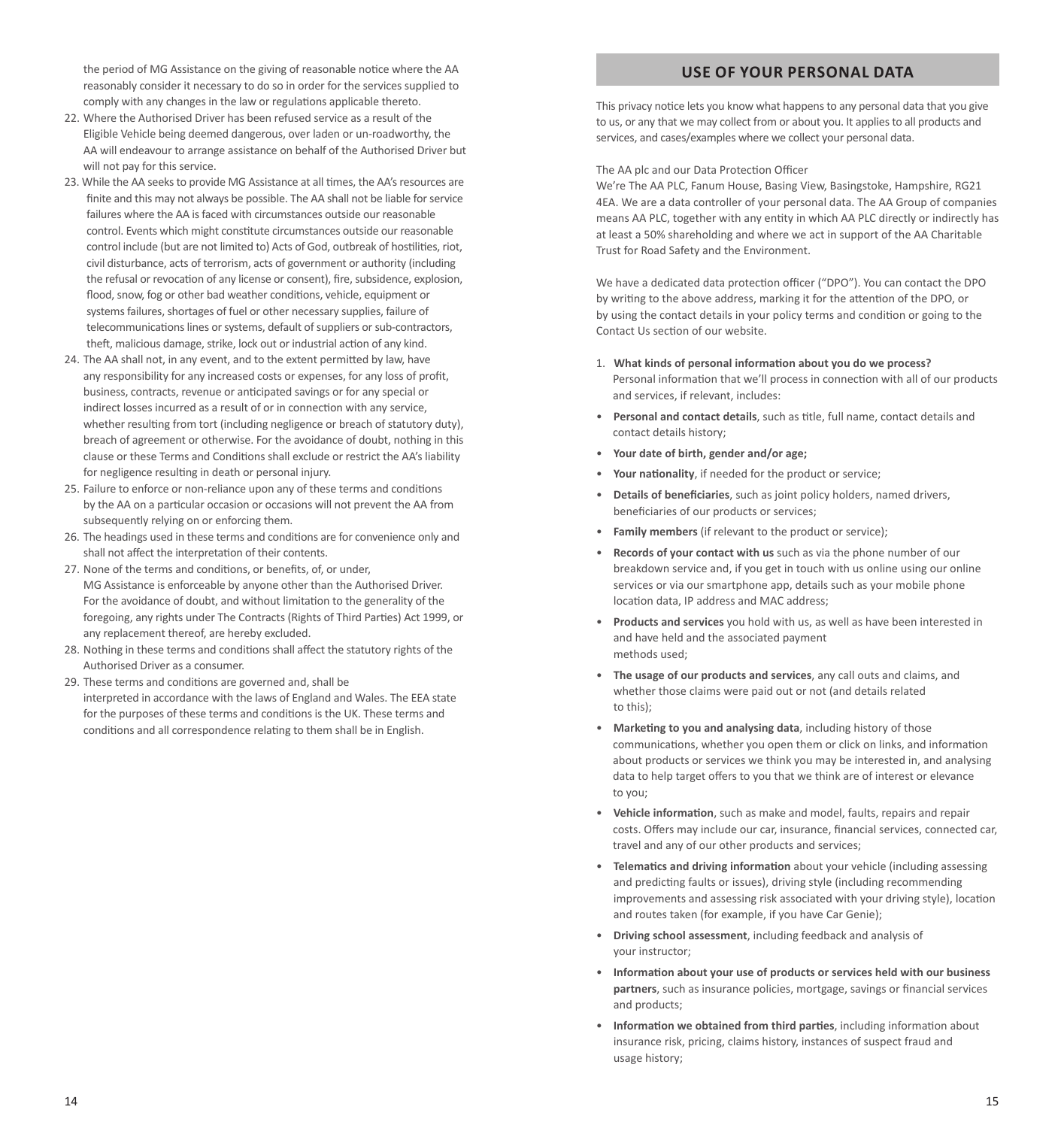- **Personal information which we obtain from Credit Reference Agencies and Fraud Prevention Agencies** (see the section on 'Fraud Prevention Agencies' below), including public (e.g. defaults, CCJs) and shared credit history, financial situation and financial history;
- **Fraud, debt and theft information**, including details of money you owe, suspected instances fraud or theft, and details of any devices used for fraud;
- **Criminal records information**, including alleged offences, for example if you apply for car insurance;
- **Information about your health or if you are a vulnerable customer;**
- **Information about your property**, such as location, value, number of rooms, property type and building work you've had done;
- **Financial details about you**, such as your salary and details of other income, details of your savings, details of your expenditure, and payment method(s);
- **Details about all of your existing borrowings and loans**, if relevant;
- **Information about your employment status**, if relevant;
- **Information about your property occupier status**, such as whether you are a tenant, live with parents or are an owner occupier of the property where you live at the time of your application;
- **Your residency and/or citizenship status**, if relevant, such as your nationality, your length of residency in the UK and/or whether you have the permanent right to reside in UK;
- **Your marital status, family, lifestyle or social circumstances**, if relevant to the product (for example, the number of dependents you have or if you are a widow or widower);
- **Information we buy or rent from third parties**, including demographic information, vehicle details, details of outstanding finance, vehicle claims history, marketing lists, publicly available information, and information to help improve the relevance of our products and services;
- **Insights about you and our customers** gained from analysis or profiling of customers;
- Where relevant, **information about any guarantor** which you provide in any application;
- **Third party transactions**; such as where a person other than the account holder uses the service, information about that person and the transaction; and
- **Tax information**, if relevant (for example, for savings accounts).

#### **2. What is the source of your personal information?**

- We'll collect personal information from the following general sources:
- From you directly, and any information from family members, associates or beneficiaries of products and services;
- Information generated about you when you use our products and services;
- From a broker or other intermediary (e.g. comparison site) who we work with to provide products or services or quote to you;
- AA Group companies, if you already have a product with them, have applied for one or have held a one previously;
- Business partners (e.g. financial services institutions, insurers), account beneficiaries, or others who are a part of providing your products and services or operating our business;
- From other sources such as Fraud Prevention Agencies, Credit Reference Agencies, other lenders, HMRC, DWP, publically available directories and information (e.g. telephone directory, social media, internet, news articles), debt recovery and/or tracing agents, other organisations to assist in prevention and detection of crime, police and law enforcement agencies; and

• We buy or rent information about you or customers generally from third parties, including demographic information, vehicle details, claims history, fraud information, marketing lists, publicly available information, and other information to help improve our products and services or our business.

#### **3. What do we use your personal data for?**

We use your personal data, including any of the personal data listed in section 1 above, for the following purposes:

- Assessing an application for a product or service you hold with us, including considering whether or not to offer you the product or service, the price, the risk of doing so, availability of payment method and the terms;
- Managing products and services relating to the product or service, or application for one;
- Updating your records, tracing your whereabouts, and recovering debt;
- Managing any aspect of the product or service;
- To make automated decisions on whether to offer you a product or service, or the price, payment method, risk or terms of it;
- To perform and/or test the performance of our products, services and internal processes;
- To improve the operation of our business and that of our business partners;
- To follow guidance and best practice under the change to rules of governmental and regulatory bodies;
- For management and auditing of our business operations including accounting;
- To carry out checks at Credit Reference and Fraud Prevention Agencies pre-application, at application, and periodically after that;
- To monitor and to keep records of our communications with you and our staff (see below);
- To administer our good governance requirements and those of other members of our Group, such as internal reporting and compliance obligations or administration required for Annual General Meeting ("AGM") processes;
- For market research and analysis and developing statistics;
- Assessing and profiling aspects of your vehicle (including assessing and predicting faults or issues), driving style (including recommending improvements and assessing risk associated with your driving style), location and routes taken (if relevant to your product or service);
- For direct marketing communications and related profiling to help us to offer you relevant products and service, including deciding whether or not to offer you certain products and service. We'll send marketing to you by SMS, email, phone, post, social media and digital channels (e.g. using Facebook Custom Audiences and Google Custom Match). Offers may relate to any of our products and services such as cars, roadside assistance, money and financial services, insurance, travel, member offers ("Member Benefits") as well as to any other offers and advice we think may be of interest;
- To provide personalised content and services to you, such as tailoring our products and services, our digital customer experience and offerings, and deciding which offers or promotions to show you on our digital channels;
- To develop new products and services and to review and improve current products and services;
- To comply with legal and regulatory obligations, requirements and guidance;
- To provide insight and analysis of our customers both for ourselves and for the benefit of business partners either as part of providing products or services, helping us improve products or services, or assess or improve the operating of our businesses;
- To share information, as needed, with business partners (e.g. financial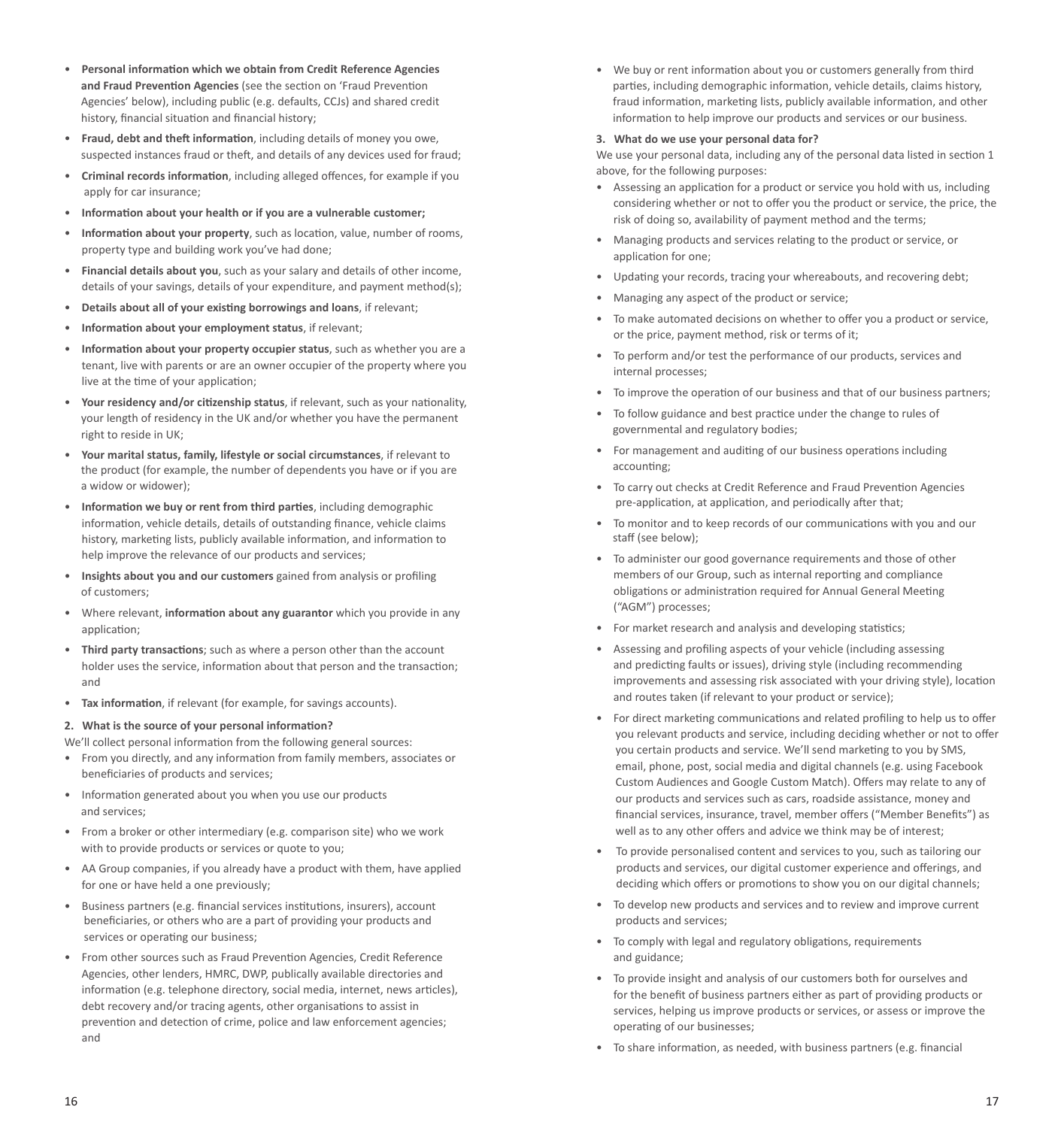services institutions, insurers), account beneficiaries, service providers or as part of providing and administering our products and services or operating our business;

- To facilitate the sale of one or more parts of our business;
- To enable other AA group companies to perform any of the above purposes; and
- To process any donations made to the AA Charitable Trust
- **4. What are the legal grounds for our processing of your personal information (including when we share it with others)?**

We rely on the following legal bases to use your personal data:

- 1) **Where it is needed to provide you with our products or services**, such as:
	- a) Assessing an application for a product or service you hold with us, including consider whether or not to offer you the product, the price, the payment methods available and the conditions to attach;
	- b) Managing products and services you hold with us, or an application for one;
	- c) Updating your records, tracing your whereabouts to contact you about your account and doing this for recovering debt (where appropriate);
	- d) Sharing your personal information with business partners and services providers when you apply for a product to help manage your product;
	- e) All stages and activities relevant to managing the product or service including enquiry, application, administration and management of accounts, illustrations, requests for transfers of equity, setting up/ changing/removing guarantors; and
	- f) For some of our profiling and other automated decision making to decide whether to offer you a product and/or service, particular payment method and the price or terms of this.
- 2) Where **it is in our legitimate interests to do so**, such as:
	- a) Managing your products and services relating to that, updating your records, tracing your whereabouts to contact you about your account and doing this for recovering debt (where appropriate);
	- b) To perform, test the performance of, our products, services and internal processes;
	- c) To follow guidance and recommended best practice of government and regulatory bodies;
	- d) For management and audit of our business operations including accounting;
	- e) To carry out searches at Credit Reference Agencies pre-application, at the application stage, and after that. Where you have been introduced to us by a broker or other intermediary they may do these searches on our behalf;
	- f) To carry out monitoring and to keep records of our communications with you and our staff (see below);
	- To administer our good governance requirements and those of other members of our Group, such as internal reporting and compliance obligations or administration required for AGM processes;
	- h) For market research and analysis and developing statistics;
	- i) For direct marketing communications and related profiling to help us to offer you relevant products and services, including deciding whether or not to offer you certain products and service. We'll send marketing to you by SMS, email, phone, post and social media and digital channels (e.g. using Facebook Custom Audiences and Google Custom Match);
	- j) Subject to the appropriate controls, to provide insight and analysis of our customers to business partners either as part of providing products or services, helping us improve products or services, or to assess or to improve the operating of our businesses;
- k) For some of our profiling and other automated decision making; and
- l) When we share your personal information with these other people or organisations other than for providing products and services to you, as necessary for running our business or comply with legal or regulatory obligations.
- 3) To comply with our **legal obligations**
- 4) With your **consent or explicit consent**:
	- a) For some direct marketing communications;
	- b) For some of our profiling and other automated decision making; and
	- c) For some of our processing of special categories of personal data such as about your health, if you are a vulnerable customer or some criminal records information.
- 5) For a **public interest**, such as:
	- a) Processing of your special categories of personal data such as about your health, criminal records information (including alleged offences), or if you are a vulnerable customer.
- **5. When do we share your personal information with other organisations?** We may share information with the following third parties for the purposes listed above:
- AA Group companies and service providers;
- Business partners (e.g. financial services institutions, insurers), account beneficiaries, or others who are a part of providing your products and services or operating our business;
- Governmental and regulatory bodies such as HMRC, the Financial Conduct Authority, the Prudential Regulation Authority, the Ombudsman, the Information Commissioner's Office and under the Financial Services Compensation Scheme;
- Other organisations and businesses who provide services to us such as debt recovery agencies, back up and server hosting providers, IT software and maintenance providers, document storage providers and suppliers of other back office functions;
- Credit Reference and Fraud Prevention Agencies (see below); and
- Market research organisations who help us to develop and improve our products and services.

#### **6. How and when can you withdraw your consent?**

 **Where we're relying upon your consent to process personal data**, you can withdraw this at any time by contacting us using the contact details in your policy documents or going to the Contact Us section of our website.

**7. Is your personal information transferred outside the UK or the EEA?** 

We're based in the UK, but sometimes your personal information may be transferred outside the European Economic Area. If we do so, we'll make sure that suitable safeguards are in place, for example by using approved contractual agreements, unless certain exceptions apply.

**8. How do we share your information with credit reference agencies?**

 To process your application, we'll perform credit and identity checks on you with one or more credit reference agencies (**CRAs**). Where you take insurance, financial or credit from us we may also make periodic searches at CRAs to manage your account with us. To do this, we'll supply your personal information to CRAs and they will give us information about you. This will include information from your credit application and about your financial situation and financial history. CRAs will supply to us both public (including the electoral register) and shared credit, financial situation and financial history information and fraud prevention information.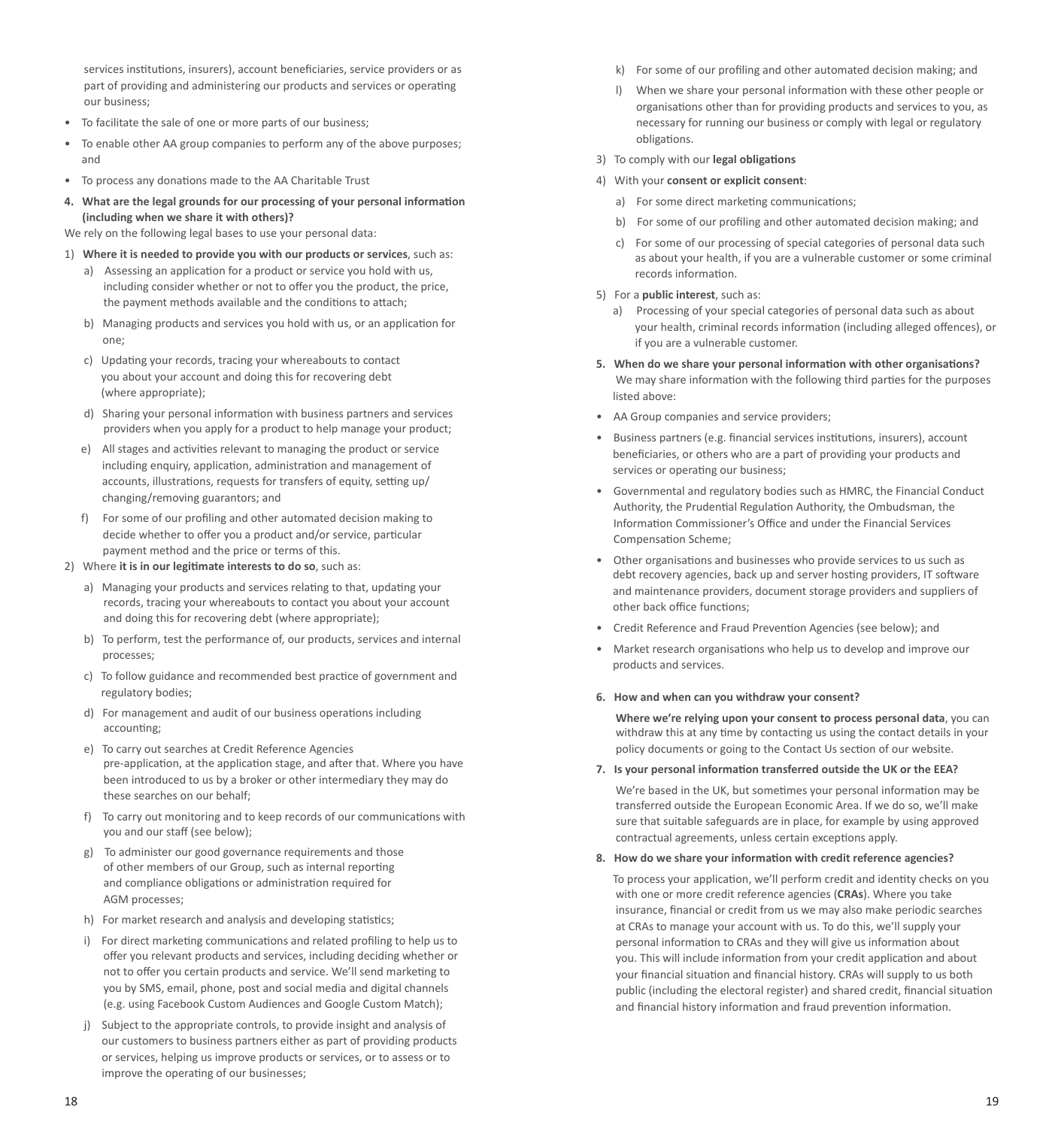We'll use this information to:

- Assess your creditworthiness and whether you can afford to take the product;
- Verify the accuracy of the data you have provided to us;
- Prevent criminal activity, fraud and money laundering;
- Manage your account(s);
- Assess payment methods available to you;
- Trace and recover debts; and
- Make sure any offers provided to you are appropriate to your circumstances.

We'll continue to exchange information about you with CRAs while you have a relationship with us. We'll also notify the CRAs about your settled accounts. If you borrow and don't repay in full and on time, CRAs will record the outstanding debt. This information may be given to other organisations by CRAs.

**The identities of the CRAs, their role as fraud prevention agencies, the data they hold, the ways in which they use and share personal information, data retention periods and your data protection rights with the CRAs are explained in more detail on our website.** 

When CRAs receive a search from us they will place a search footprint on your credit file that may be seen by other lenders.

If you're making a joint application, or tell us that you have a spouse or financial associate, we'll link your records together, so you should make sure you discuss this with them, and share with them this information, before lodging the application. CRAs will also link your records together and these links will remain on your and their files until such time as you or your partner successfully files for a disassociation with the CRAs to break that link.

### **9. How do we share your information with Fraud Prevention Agencies?**

This is explained in a separate leaflet available on our website or by using the contact details in your policy documents.

#### **10. What should you do if your personal information changes?**

You should tell us so that we can update our records. The contact details for this purpose are in your policy documents. We'll then update your records if we can.

#### **11. Do you have to provide your personal information to us?**

We're unable to provide you with our products or services if you do not provide certain information to us. In cases where providing some personal information is optional, we'll make this clear.

## **12. Do we do any monitoring involving processing of your personal information?**

In this section, monitoring means any: listening to recording of, viewing of, intercepting of, or taking and keeping records (as the case may be) of calls, email, text messages, social media messages, in person face to face meetings and other communications.

We may monitor where permitted by law and we'll do this where the law requires it, or to comply with regulatory rules, to prevent or detect crime, in the interests of protecting the security of our communications systems and procedures, and for quality control and staff training purposes. This information may be shared for the purposes described above.

## **13. What about other automated decision making?**

We sometimes make decisions about you using only technology, where none of our employees or any other individuals have been involved. For instance, we may do this to: decide whether to offer you a product or service, to determine the risk of doing so, the price we will offer, whether to offer you credit, what terms and condition to offer you, assess lending, insurance and business risks, or to assess what payment methods we can offer you. We may also do this using data from other parts of the AA, including product or services details (including usage of them or claims made) and telematics data captured including on your vehicle, driving behaviour and location information.

We'll do this where it is necessary for entering into or performing the relevant contract, is authorised by laws that apply to us, or is based on your explicit consent.

## **14. For how long is your personal information retained by us?**

Unless we explain otherwise to you, we'll hold your personal information based on the following criteria:

- For as long as we have reasonable business needs, such as managing our relationship with you and managing our operations;
- For as long as we provide goods and/or services to you and then for as long as someone could bring a claim against us; and/or
- Retention periods in line with legal and regulatory requirements or guidance.

# **15. What are your rights under data protection laws?**

Here is a list of the rights that all individuals have under data protection laws. They don't apply in all circumstances. If you wish to use any of them, we'll explain at that time if they are engaged or not. The right of data portability is only relevant from May 2018.

- The right **to be informed** about your processing of your personal information;
- The right to have your personal information **corrected if it is inaccurate** and to have **incomplete personal information completed**;
- The right **to object** to processing of your personal information;
- The right **to restrict processing** of your personal information;
- The right **to have your personal information erased** (the "right to be forgotten");
- The right to **request access** to your personal information and to obtain information about how we process it;
- The right to **move, copy or transfer your personal information** ("data portability"); and
- Rights in relation to **automated decision making which has a legal effect or otherwise significantly affects you.**

You have the right to complain to the Information Commissioner's Office which enforces data protection laws - https://ico.org.uk/. You can contact our DPO for more details on all the above.

#### **16. Your right to object**

You have the right to object to certain purposes for processing, in particular to data processed for direct marketing purposes and to data processed for certain reasons based on our legitimate interests. You can contact us using the contact details in your policy documents to exercise these rights.

#### **17. What are your marketing preferences and what do they mean?**

We may use your home address, phone numbers, email address and social media or digital channels (e.g. Facebook, Google and message facilities in other platforms) to contact you according to your marketing preferences. You can stop our marketing at any time by contacting us using the details below or by following the instructions in the communication.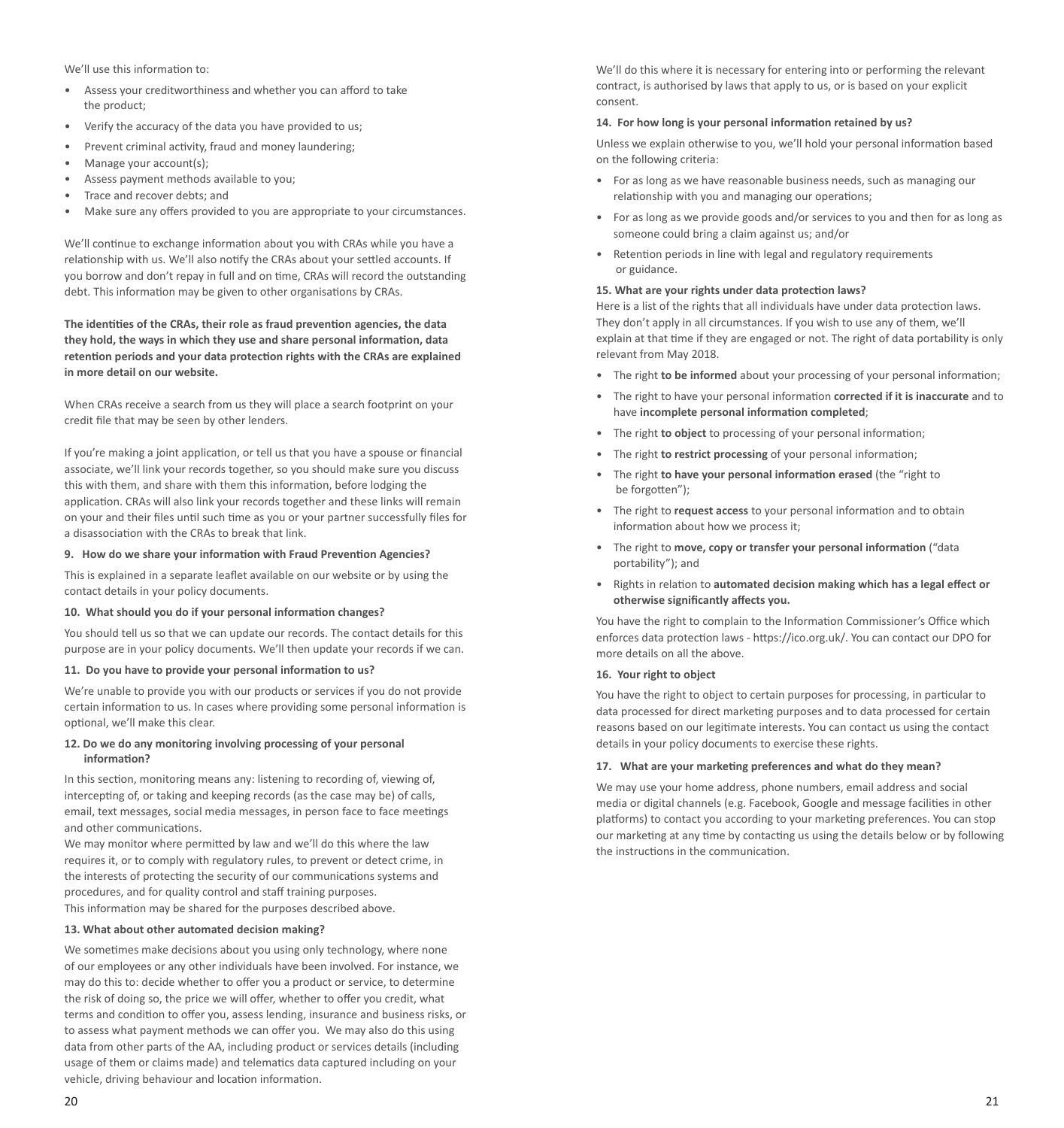## **Changes to this privacy notice**

We may change this privacy notice from time to time by updating this page in order to reflect changes in the law and/or our privacy practices. We encourage you to check this privacy notice for changes whenever you revisit our website – theaa.com/privacy-policy.

## **Contact Us**

If you have any questions about this privacy notice, or if you wish to exercise your rights or contact the DPO, you can use the contact details in your policy book or you can go to the Contact Us section of our website. Alternatively, you can write to AA PLC, Fanum House, Basing View, Basingstoke, Hampshire, RG21 4EA, marking it for the attention of the

DPO or email dataprotection@theaa.com.

## **AA Company Details**

Automobile Association Developments Limited, trading as AA Breakdown Services, is an insurer of breakdown assistance services cover that is exempt from authorisation under the Financial Services and Markets Act 2000. Registered office: Fanum House, Basing View, Basingstoke RG21 4EA. Registered in England and Wales Number: 01878835.

Acromas Insurance Company Limited is authorised and regulated by the Commissioner of Insurance, Financial Services Commission, Gibraltar, and is regulated by the Financial Conduct Authority, United Kingdom. Acromas Insurance Company Limited is a member of the Association of British Insurers. Acromas Insurance Company Limited is incorporated with limited liability in Gibraltar with number 88716 (Gibraltar). Registered Office: 57-63 Line Wall Road, Gibraltar. UK branch address The Saga Building, Enbrook Park, Folkestone, Kent CT20 3SE.

SMS text messaging is available for use by deaf, hard of hearing or speech impaired Members in a breakdown situation by sending an SMS to 07860 027 999.

Information is available in large print, audio and Braille on request. Please call 0800 262 050 for details.

Text Phone users can contact us using Next Generation Texting by prefixing any of our numbers with 18001.